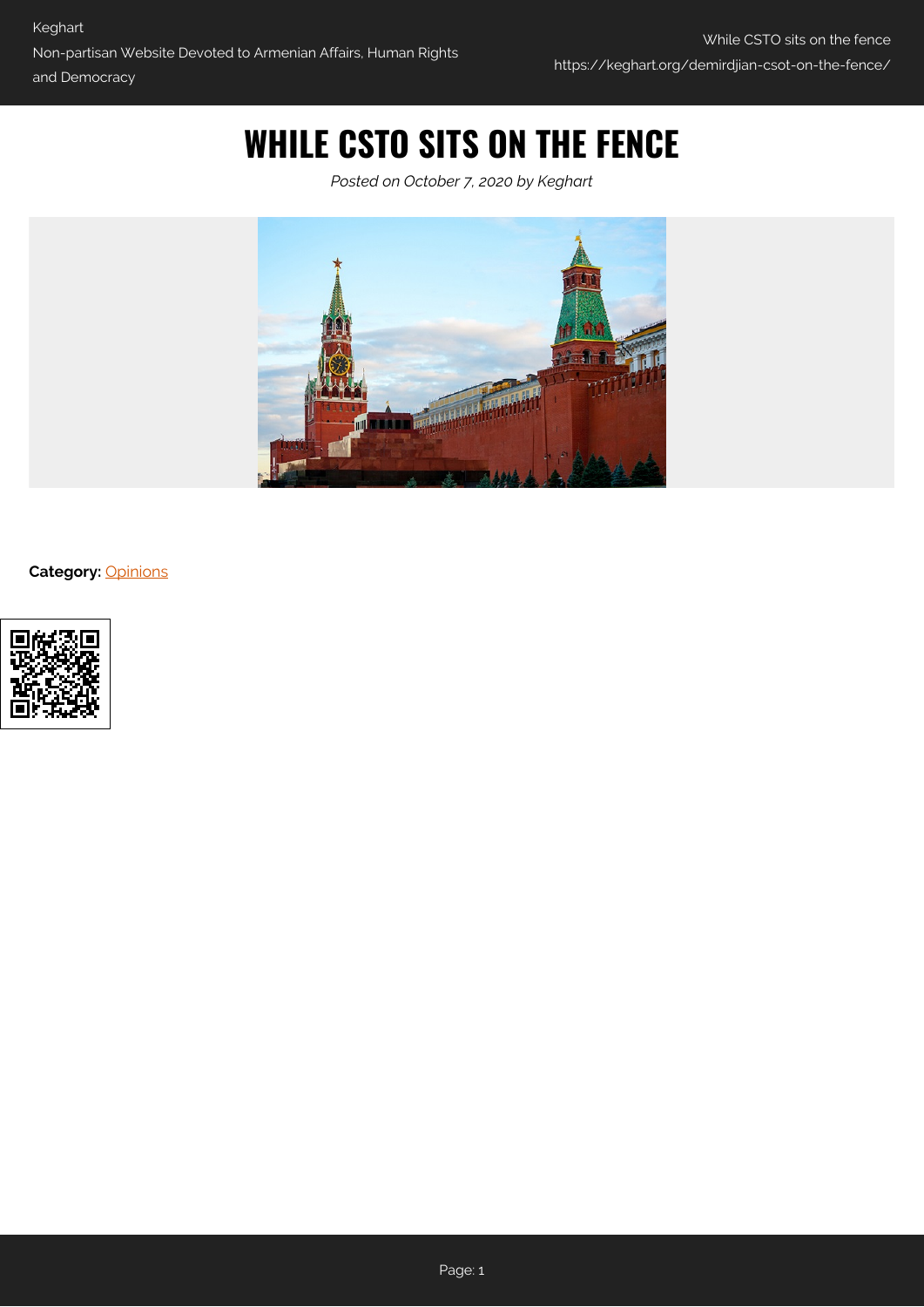## **"War is a cowardly escape from the problems of peace."** Thomas Mann

## **Prof. Z. S. Andrew Demirdjian**,Los Angeles, 3 October 2020

Unprovoked, on September 27, 2020, Azerbaijani forces launched air- and missile-attacks along the Nagorno-Karabakh (Artsakh) border. Emboldened by Turkey's backing, the aggressor also targeted Vardenis, a town in Armenia. Later, they launched drones to drop bombs on Abovian city. In other words, Azerbaijani forces bombed and shelled Armenia proper as well as Artsakh border towns, including Stepanakert, the capital of Artsakh.

The criminal attacks on civilians of Stepanakert and towns across the Armenian border testify to the genocidal intent of Azerbaijan and Turkey towards the Armenian nation. While Armenian soldiers are bravely defending their homeland, they can use international assistance and, especially rescue response from the Collective Security Treaty Organization (CSTO).

CSTO, the Moscow-led organization, akin to NATO, was established in 2002 as a security alliance of Russia, Armenia, Belarus, Kazakhstan, Kyrgyzstan, and Tajikistan. The main mission of the union is to come to the rescue of any member subjected to aggression from external forces. It is very simple: Azerbaijan and Turkey are the "external aggressors" against Armenia and Artsakh. Therefore, CSTO should intervene in on behalf of Armenia.

Armenia is facing the deadly aggression of Azerbaijan and Turkey. When will the CSTO come to the rescue of Armenia? Azerbaijan is committing crime of aggression; not only is the aggression against the Armenian forces, but also against the innocent civilians of Armenia and Artsakh. The shelling of Stepanagert has continued for the sixth day since the start of Azerbaijan's aggression.

On the fifth day of the conflict Azerbaijan launched four Israeli-made drones. The drones aimed the Armenia's province (marz) of Kotayk and dropped bombs on the city of Abovian, which is 18 miles north of Yerevan. One woman was killed.

While it is gratifying to hear that the Armenian forces have made inroads into the Armenian Shahumian district under Azerbaijani control now, we need to get all the help we can muster since Azerbaijan has been deploying Jihadist mercenaries against us.

While Armenian civilians are crammed in shelters, the CSTO sits on the fence. Is CSTO waiting to help with the funeral of so many citizens of one of its members or is it that aggression is not a sufficient cause to flex the CSTO muscles?

Let us briefly review what constitutes a *crime of aggression*: "A crime of aggression is a specific type of crime where a person plans, initiates, or executes an act of aggression using state military force that violates the Charter of the United Nations. The act is judged as a violation based on its character, gravity, and scale." Interestingly enough, the definition of a "crime of aggression" also aptly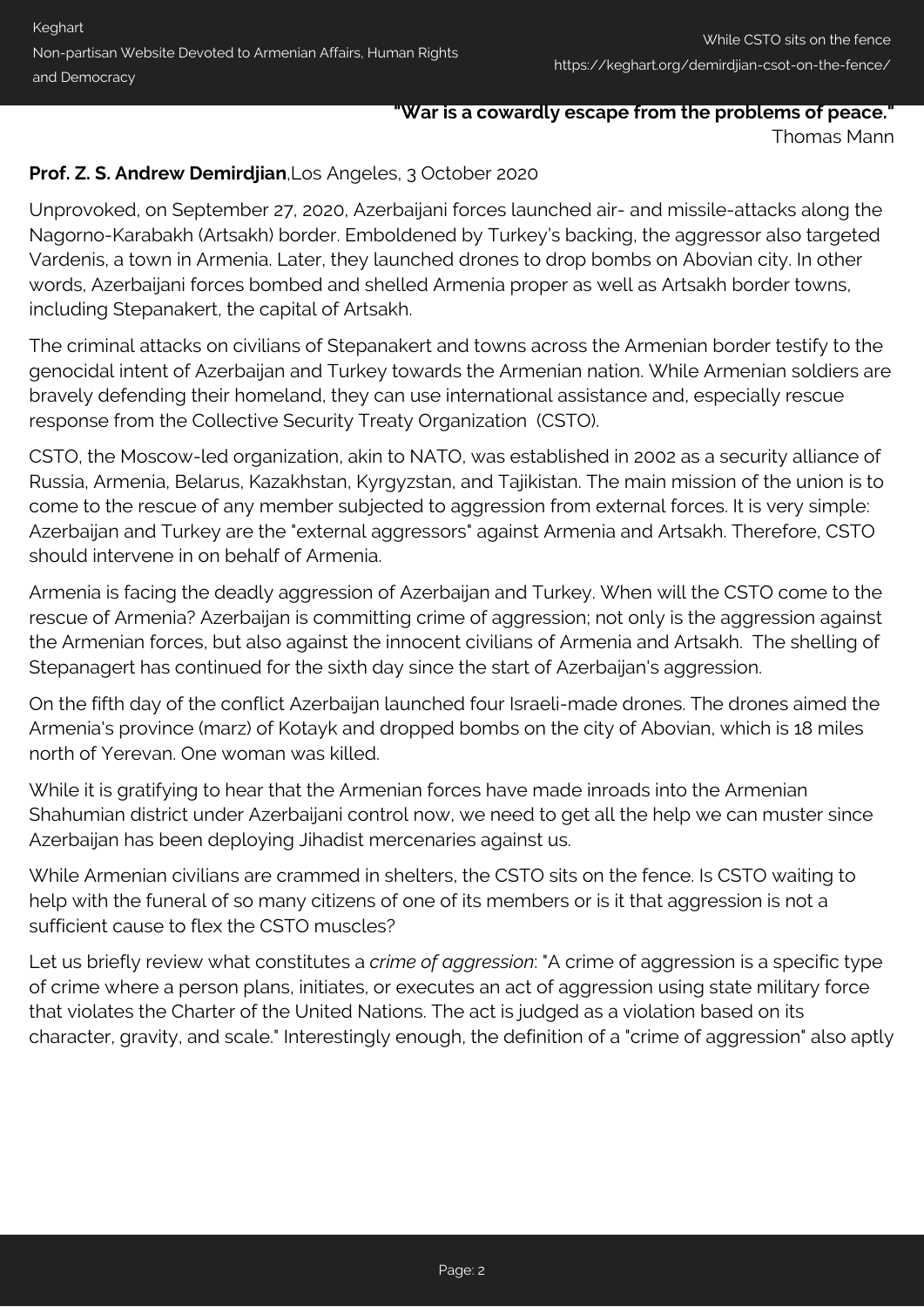defines President Aliyev's outlandish behavior without a shadow of doubt.

While the CSTO sits on the fence, the crime of aggression continues by Azerbaijan. What further reasons does CSTO need before it moves into action to protect one of their beleaguered and badgered members?

However, one Armenian soldier saved is worth more than all the gold in the world. Ideas have changed the world, ideas will also advance Armenia. We need to think of ways to reduce the loss of our soldiers and safeguard our decades-old free and independent Republic of Nagorno-Karabakh.

Unfortunately, we do not have a single organization to represent the whole Armenian Diaspora and to coordinate all the efforts to help our soldiers fighting for the freedom and independence of Artsakh. Let us do with what we have in terms of leadership. Here are some ideas to explore:

The Armenian Diaspora should express urgency to get external assistance to make our soldiers' burden less onerous and to help them make inroads into Armenian lands currently under Azerbaijani control. Since we are attacked by Azerbaijan, in self-defense we should also capture Utik province, where the oil, gas, and the railroad corridor lies. It is Azerbaijan's economy's soft belly. Timing is everything and so we should seize the opportunity now.

We could use a larger buffer zone to keep the enemy at bay so our border villagers can sleep better at night. Not a day passes without an expectation of Azerbaijani aggression. Territory captured from the enemy could later be used as a negotiation piece for compromising for the sake of peace settlement.

The Armenian Diaspora has to begin to mobilize toward helping the homeland in substantial ways: fundraising to finance the war; financially helping the families of the fallen soldiers; sending medical supplies and blankets; motivating volunteers to serve the homeland during the war; contacting various state officials of friendly countries to condemn Azerbaijan's and Turkey's criminal intentions.

The officials of Armenia may be too proud to ask for help from CSTO. Perhaps, Russia is playing the dangerous tactic of delaying its entry into the fray to see if Armenia will emerge victorious. Such a game would be too costly; Armenia would lose too many precious soldiers for they are deployed over an extensive and a long so-called line of contact to defend.

To keep neutrality as a member of the Minsk group for peace mediation, Russia could recuse itself from CSTO participation and let any one of the other members of CSTO take over. Issuing a warning to cease the aggression against Armenia's sovereignty and the wanton shelling of the Armenian civilian targets may go a long way to deter Azerbaijan from further attacks. The CSTO silence is tantamount to a breach of duty toward its members facing aggression.

Another idea is for the Armenian Diaspora to send a letter to Vladimir Putin requesting him to fulfill the provisions of the CSTO collective agreement and to help break the brazen Azerbaijani military storm over the Armenian people.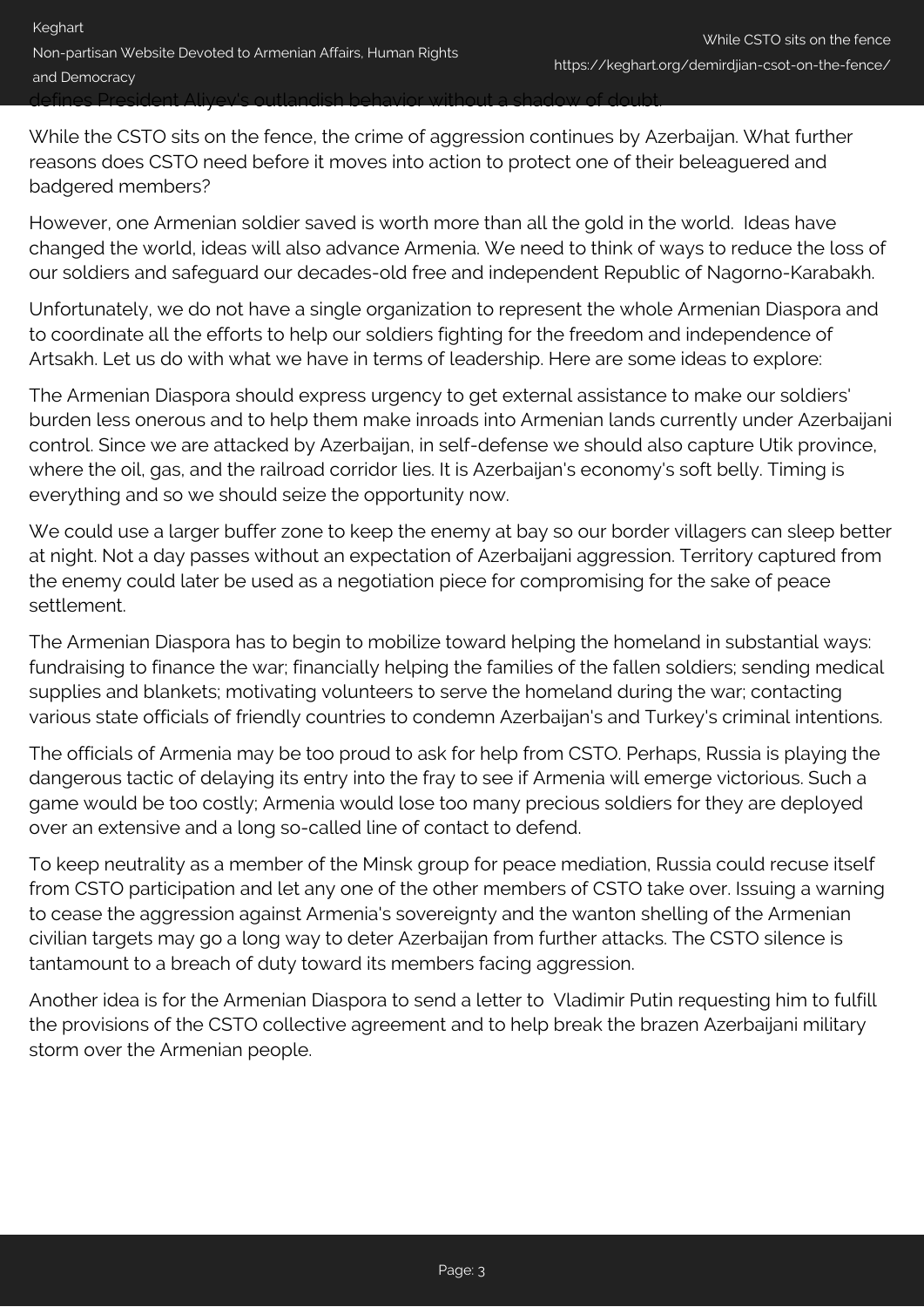Artsakh against the two genocidal countries surrounding them.

In addition to financial assistance, the Armenian Diaspora needs to make a huge effort to enlist the help of CSTO to help Armenia and Artsakh during these difficult times when our soldiers are defending a wide border of Armenia and Artsakh against Azerbaijani violence --plus genocidal Turkey's sworn allegiance to help Azerbaijan in any way it wants.

Armenians in the U.S. and in Canada should draft an urgent letter to President Putin to act immediately before the aggression causes further civilian casualties. The main argument should center on the concept of the crime of aggression, which applies to Azerbaijan's treatment of the Armenians in Armenia and Artsakh. Additionally, we should organize Diaspora Armenians to expedite their assistance to our Homeland, Hayastan.